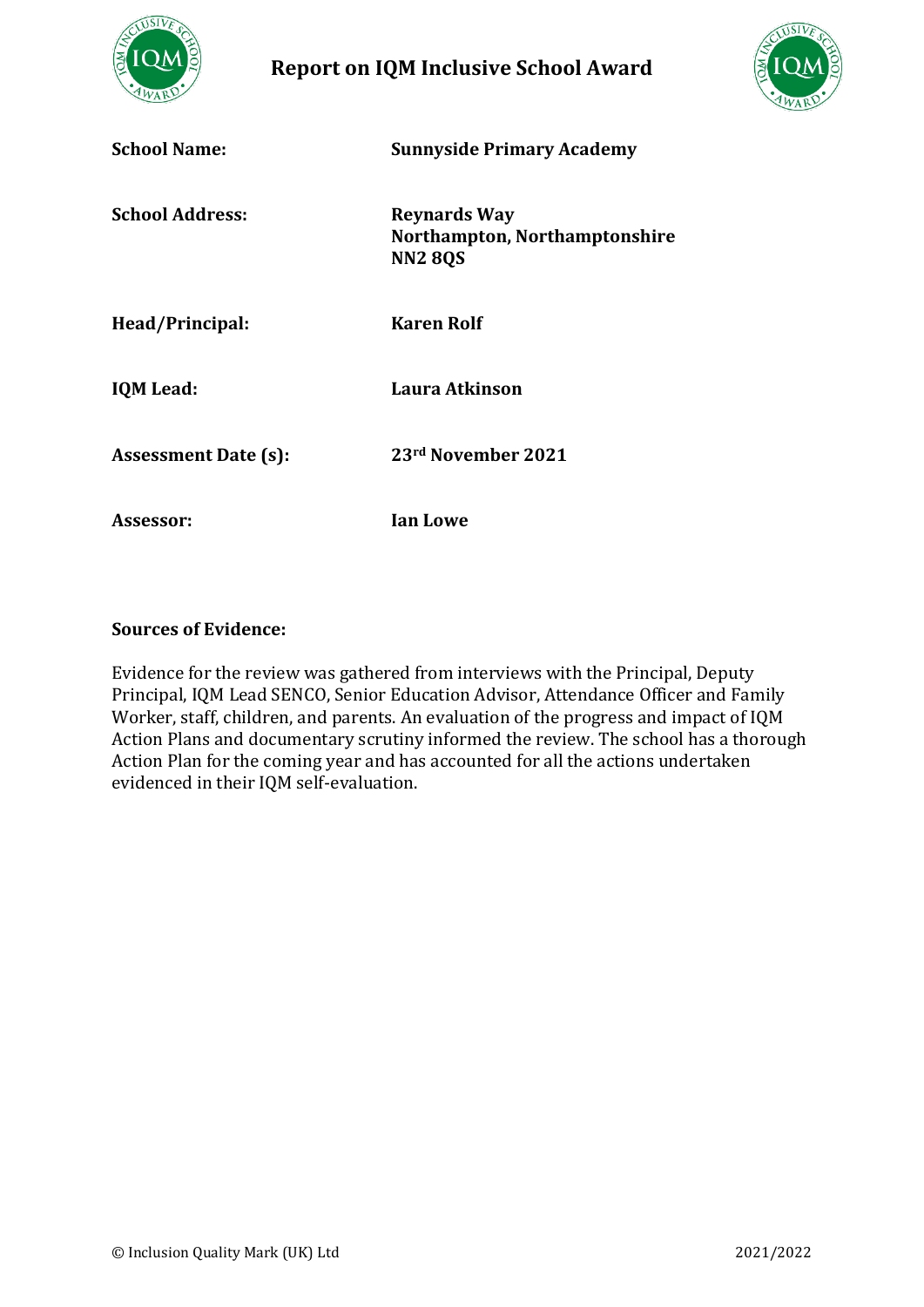

# Report on IQM Inclusive School Award



# Contents

| Element 7 - Governing Body and Management: - External Accountability/Support 13 |
|---------------------------------------------------------------------------------|
|                                                                                 |
|                                                                                 |
|                                                                                 |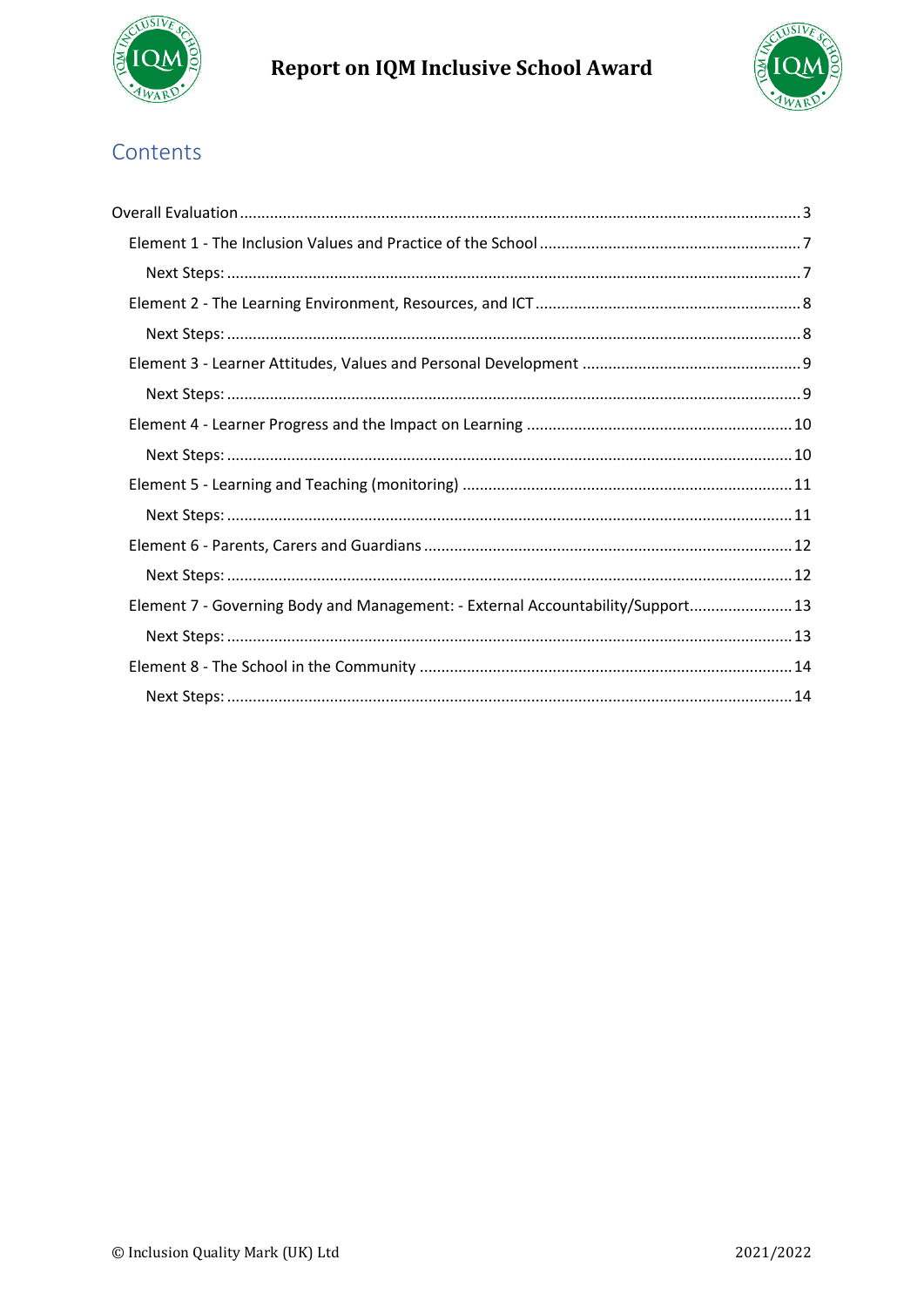



# <span id="page-2-0"></span>**Overall Evaluation**

Sunnyside Primary Academy is part of the Greenwood Dale Foundation Academy Trust. It is in the Kingsthorpe area of Northampton. Sunnyside Primary Academy is a 'Good' school. It has 319 pupils on roll; however, it is a growing school. It was a single form entry and has grown so that most year groups are now two forms. It is increasingly drawing children from a wide range of socio-economic and multicultural backgrounds. The proportion of pupils on the SEN register is slightly lower than average and the main area of need is Communication and Interaction. The proportion of pupils for whom the school receives the pupil premium is slightly above the national average.

Sunnyside has a warm, welcoming, and inclusive school and where they genuinely put the child at the centre of all they do. Parents confirm their unequivocal support of the school by stating, 'This school has really improved recently, and the Leadership is improving everything it does to support the children and families.' The ethics and ethos of the school are truly supported by the staff. This is the foundation that ensures that children get the absolute best. This now permeates through everything they do as a school. There is a real purpose and drive across the school where all stakeholders strive to be inclusive and are willing to go the extra mile for the children. School staff believe wholeheartedly in the Leadership Team and stated that there are strong relationships with staff having clear roles and responsibilities in how to improve life chances for the children in their care. 'We work together to support the children and together we shine.' The staff inspire each other and to ensure that pupils can thrive, understand individual need, and begin to make excellent progress. Greenwood Academies Trust Academies aims state:

- Young people are able to succeed in life.
- Leadership and management drive successful pupil and organisational outcomes.
- GATA is a successful trust, guided by principled governance.

These aims are the driving force behind all aspects of the school and reinforce the schools aims of Perseverance, Achievement, Responsibility and Aspiration - all drawn together with the phrase 'Together We Shine.' Through the continually developing high quality curriculum offer that aims to meet individual need, the children and young people have the best possible foundation to be successful in their future lives, jobs, and relationships. The 'Together We shine' values are explicit across the school, with staff actively working together, sharing, and learning strategies to support the children in their care. The school is passionate about inclusive education. The devoted and enthusiastic SENCO, who is hugely respected amongst staff and parents for her leadership, training, and passion, is now supporting SEND development across the Trust.

Staff and parents were keen to express how well she has lead inclusion and how this had improved the quality of provision and the consistency across the Academy. This is backed up by the Trust Leadership who talked openly regarding the great work that is being shared effectively with other academies. 'There is a culture of SEND, collaboration and this is strategic.'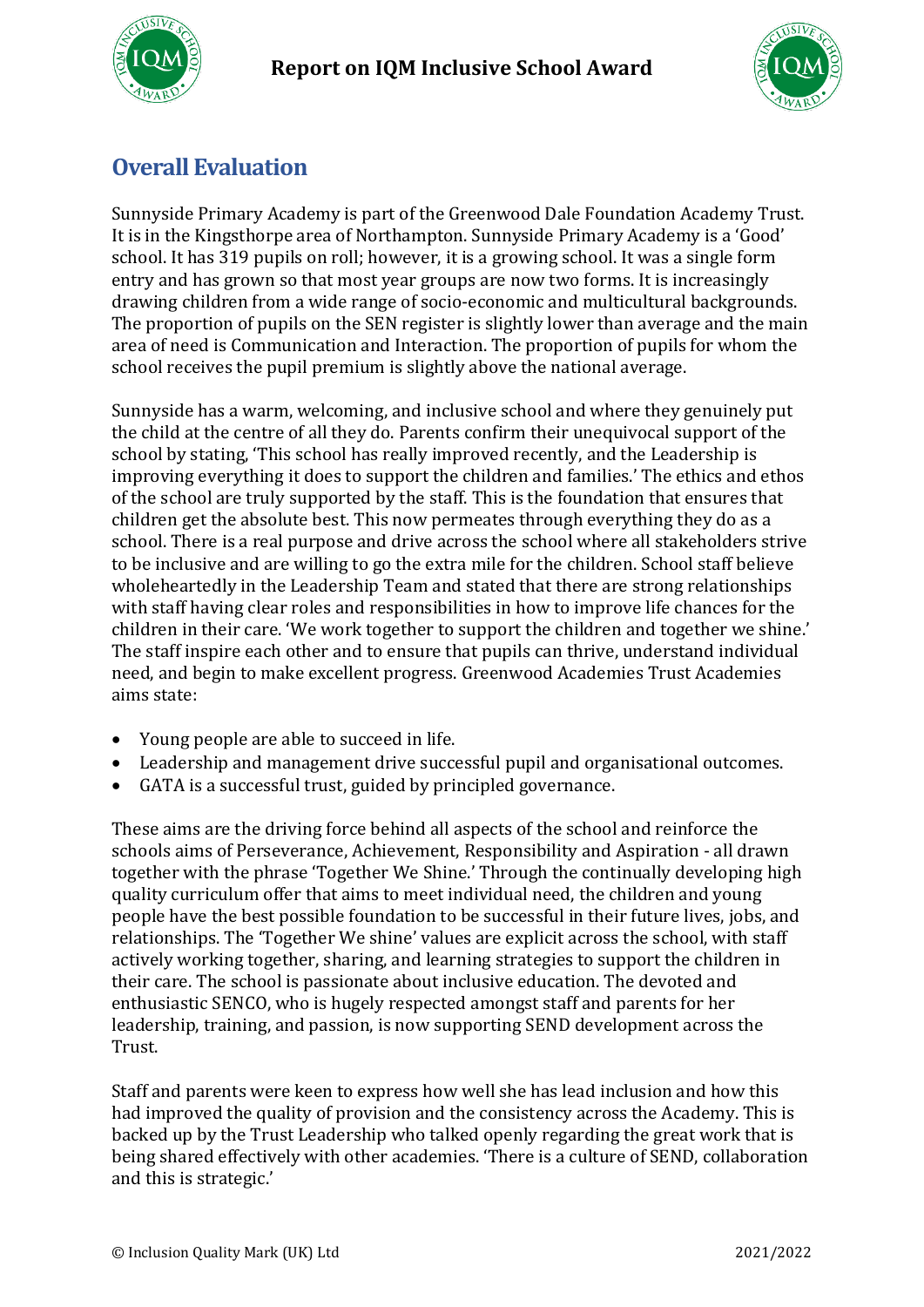



The school always comes back to the Why? This process now is focusing on the school community in delivering high quality teaching and provision that enables children to excel, particularly if they have specific needs or are vulnerable. This is exemplified by a child who had ADHD. He has had personalised provision and support. Over time this has empowered him to be full time in mainstream without any extra provision other than high quality Wave 1 teaching. This real impact on the child and that of his family is real, with the parent now being able to go out to work. This action statistically improves life chances. The SENCO Team under the excellent leadership of the Principal with support from the Trust is exceptional and aid leaders and staff to genuinely focus on what matters - the children.

Sunnyside Academy is a school where consistently high expectations of pupils have transferred into good outcomes for all. You are greeted by the SENCO who is passionate about the school and children. This sets the tone for the day and this care underpins the school. It is a very welcoming and supportive, with a palpable determination to provide the absolute best education for every child both academically and holistically. Children are firmly at the centre of everything, for all members of the school. There is a determined focus on creating a culture of inclusion, which breeds success and a positive climate for learning. The focus is now being transferred to parents and the community to help develop the culture of achievement. There are clear plans in how this is going to be achieved.

Sunnyside is explicit in all that it does and articulates its aims and objects clearly. The Academy believes that the quality of education a child receives empowers their future choices and life chances and they pride themselves on understanding the needs of children and putting in training to support staff in their learning. The Trust Lead and Principal have an unwavering commitment to attaining the highest standards and ambition to provide a high-quality educational experience for every child. This is backed up and evidenced by the high quality of teaching seen particularly but not exclusively in Reception and Year 1, where the love and enjoyment of learning from the children was evident. There is a solid belief in everything the staff do because of the quality of training provided and the support given in monitoring and listening to both children and staff in how to improve the learning experience.

Systems and practices have been put in place to support the most vulnerable children so that they have a sense of belonging, and they are learning the skills and attributes to take ownership for their own personal development. This may be behavioural, where children are able to self-direct and self-regulate by having discrete equipment that calms them down. For example, use of squidgy equipment used by some children. The children understand and use the zones of regulation which is consistent across the Academy. Also, it was a joy to see self-directed children using the sensory wall then continue their learning. The Academy places high importance in the mental health of both staff and children which is intrinsic to how they work within the Academy and not seen as an 'add on.'

Leaders have worked hard at creating consistency in practice and provision across the school. Staff have an ambitious vision for providing high-quality education to all pupils, giving them experiences and supporting them to learn in a psychologically safe space.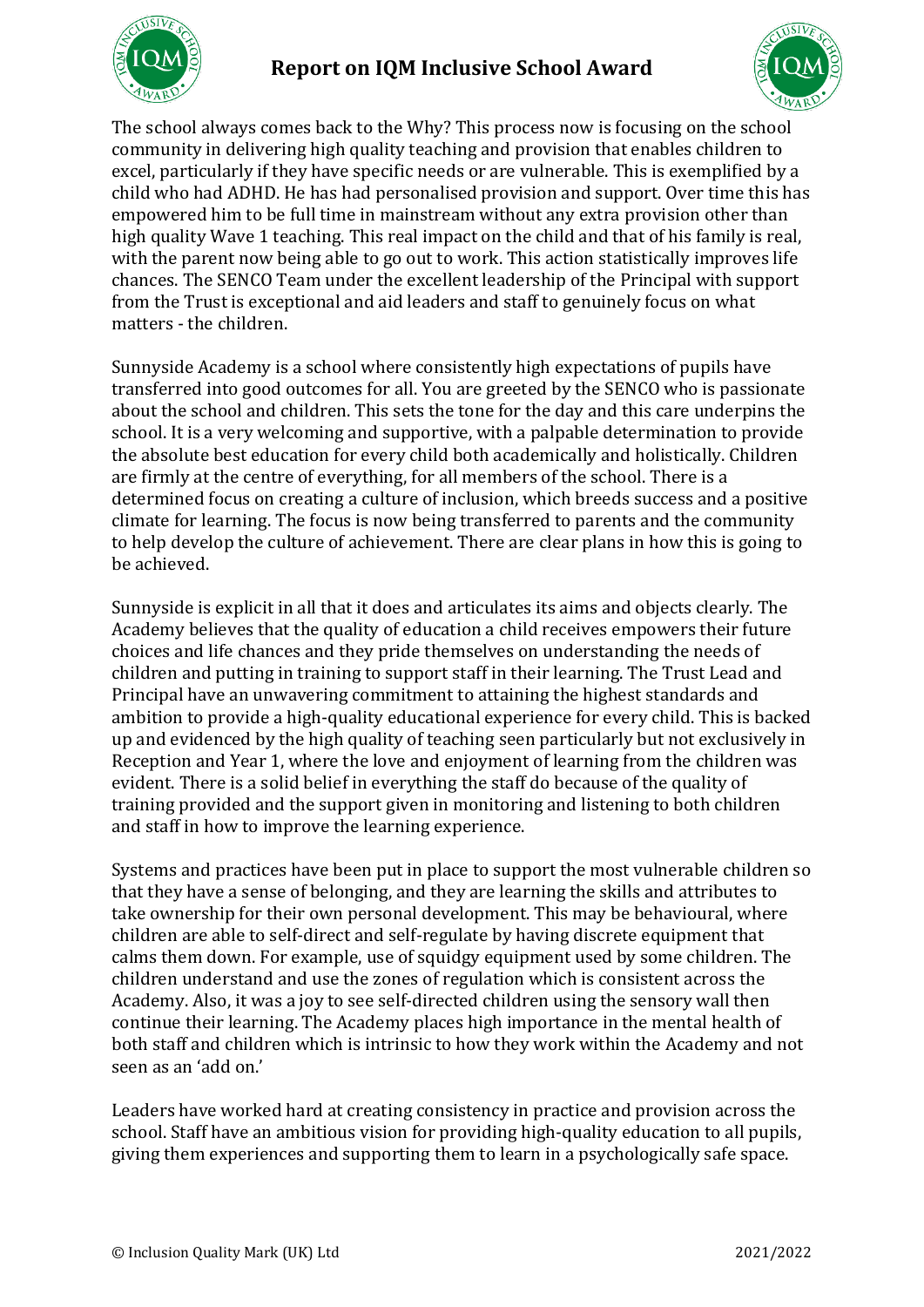



The Leadership is consistently open, transparent, and extremely visible. The Leadership has quickly built a culture and climate where the team learns and develops together and support each other. This is the golden thread that already runs deep in the school DNA. Parents strongly agreed that the Academy is now well led and managed.

The SENCO is highly effective, inspirational, and highly valued throughout the whole school community. The communication and relationships that the SENCO has developed with all stakeholders is a key element in why children in her care are able to make progress and achieve. Her contribution to the support and well-being of children's families has a direct impact in supporting parents and for them to tangibly see their children attain. She has developed relationships that have enable parents to challenge themselves in believing what their child can do and with the innovative ways in which SEND children are integrated into mainstream provision and feel valued. Supporting these children with learning difficulties to develop skills that will support them in life, including their transition through education. This is evidence throughout the school but especially with the breakout groups.

All Leaders ensure that all children our successful are highly visible and accessible. Through their interactions with children and staff, they communicate and model high expectations of behaviour. Difference is accepted by all children and when challenges occur staff explicitly support children in their understanding of need and adaption to meet need. This is seen with children having resources available for them on their desks and with them able to access resources in the environment.

The Leaders of the school have a recognised the importance of transitions within school and actively praise children at every opportunity. There is a deep culture of continual self-reflection, development, and improvement by understanding that behaviour is a manifestation of un met need. The school works tirelessly in working to meet this need by having a range of outside agencies support in the training and development of staff. This includes, social services, educational psychologist, SALT, mentoring support and play therapy to name just a few.

The SENCO has worked with the Trust to develop a SEND group which supports staff in making reasonable adjustments to their classroom practice to meet need and to share best practice. There are also plans in place where they will look at SEND criteria across the Trust to ensure consistency of delivery and planning. This will ensure that the monitoring and the impact of any interventions put in place support children are not making the expected progress across all Trust schools and raise standards.

Planning and provision are continuously monitored, adapted, and changed to meet the needs of the children. Ongoing assessments scaffold children's learning pathways and are reactive to individual needs. There is a secure culture where staff are not afraid to change the direction of learning and reshape their lessons to ensure that every child has the opportunity to be successful. This was seen again throughout the school. The PSHE curriculum underpins the holistic development of children and there are plans to further develop the outdoor curriculum and provision to engage with all learners.

Leaders carry out regular learning walks to ensure high expectations and promote inclusive learning for all. Staff praise the open-door policy which allows SLT to provide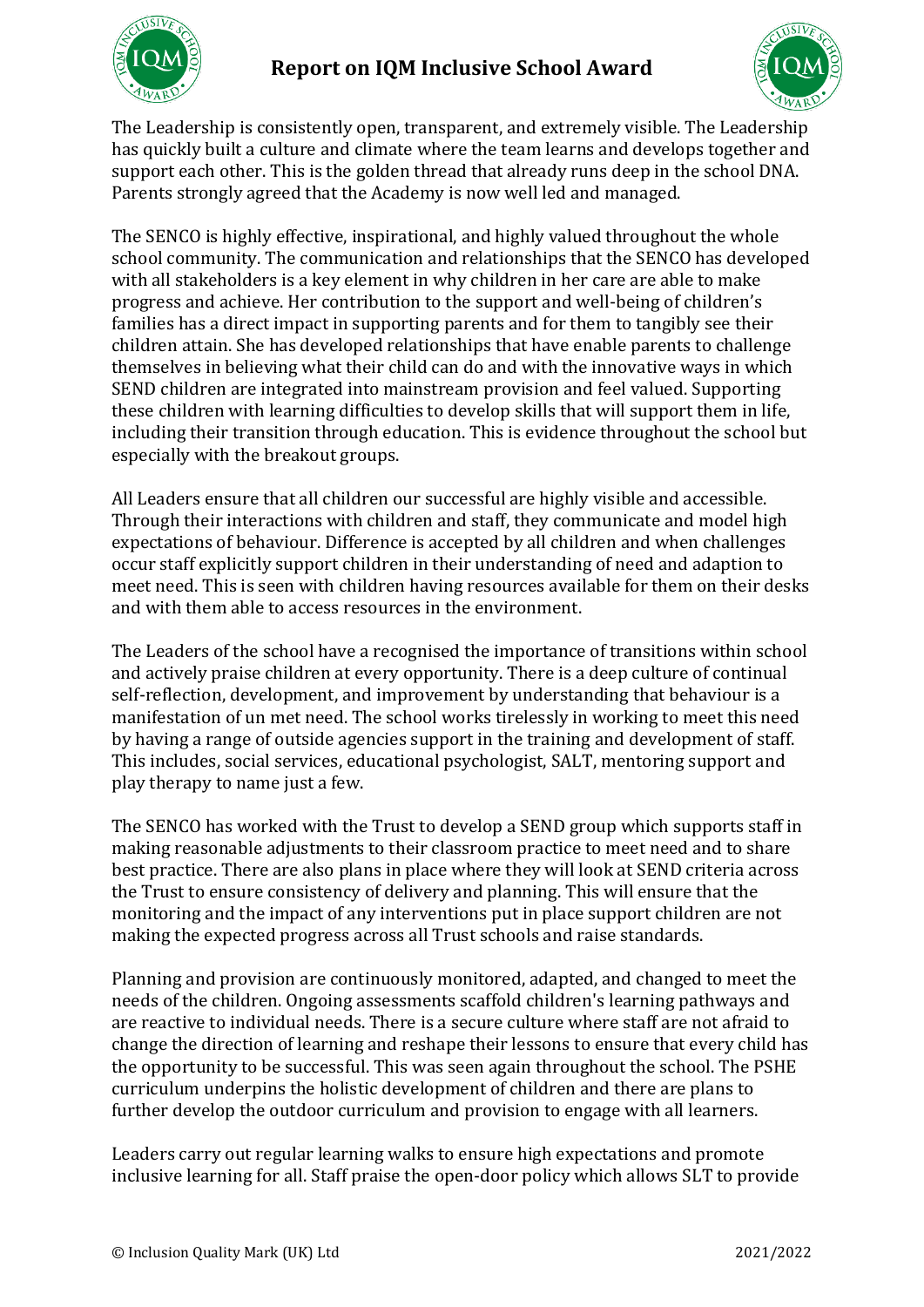

## **Report on IQM Inclusive School Award**



instant feedback, so staff can act rapidly to improve learner engagement and achievements. There is a culture of continuous professional development and coaching. Leaders provide day-to-day support for developing teachers' subject, pedagogical content knowledge to enhance the teaching of the curriculum. There is well-planned and structured programme of continuous professional development is focussed and valued by staff. Staff are given opportunities to reflect on their practice and develop a shared understanding of effective teaching and learning. This includes LSA having quality time for their professional development and share good practice. This again is ably supported by the SENCO. As a result, staff feel deeply involved in their own professional development, creating a climate of challenge, support, and highly effective and innovative teaching.

It is clear leadership qualities from the Principal and SENCO, driven and backed up by the Trust that have played a major role in creating such a reflective and continually developing school. Thank you for a most informative, inspiring, and well organised visit. I am of the opinion that the school fully meets the standard required by the Inclusion Quality Mark's Inclusive School Award. There are only minor areas requiring development and the school is aware of these. I recommend that the school be awarded IQM's Inclusive School Award and be reassessed in 3 years' time.

#### **Assessor: Ian Lowe**

### **Findings confirmed by Inclusion Quality Mark (UK) Ltd:**

Tuelos

…………………………………………. Joe McCann MBA NPQH Director of Inclusion Quality Mark (UK) Ltd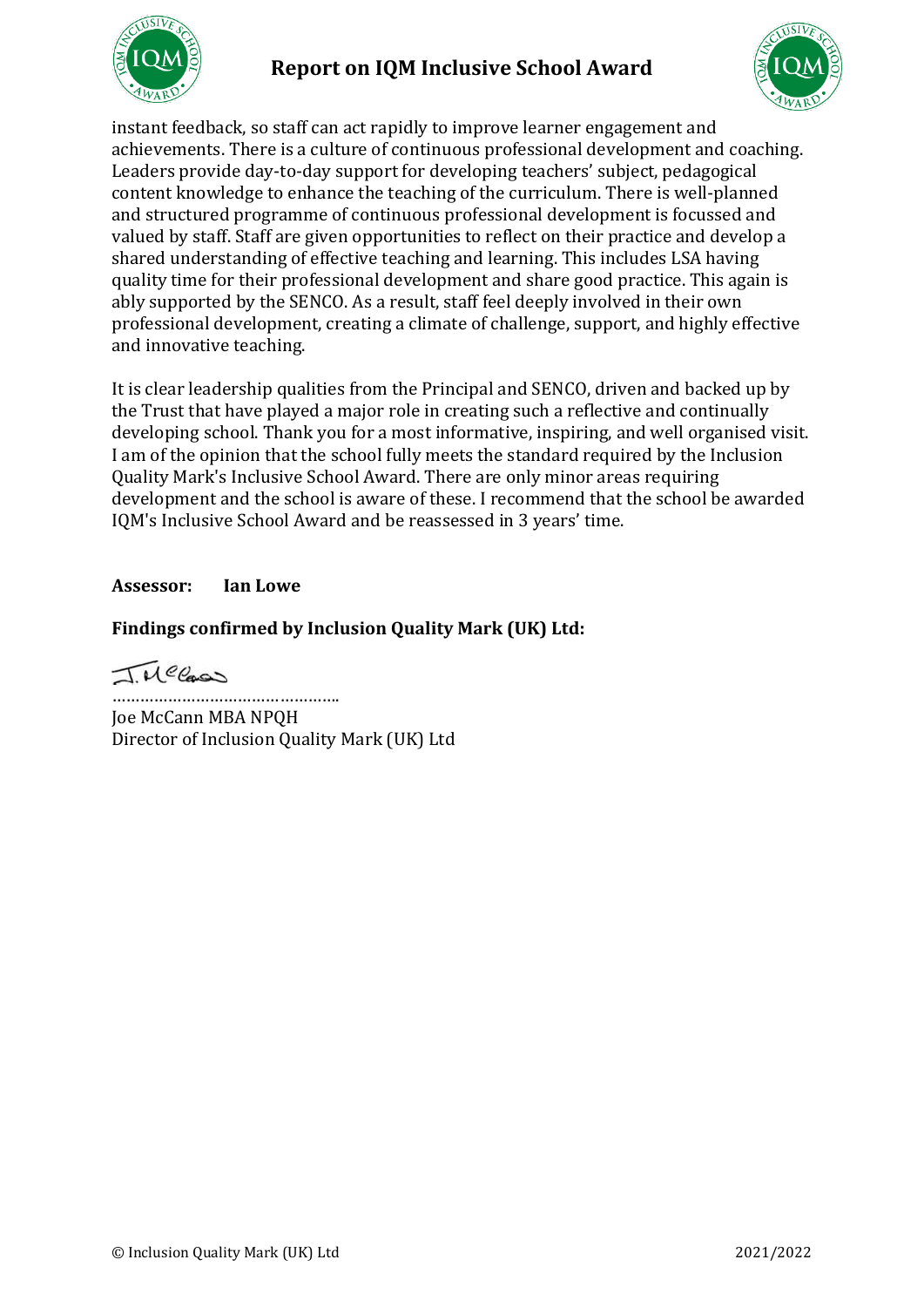



# <span id="page-6-0"></span>**Element 1 - The Inclusion Values and Practice of the School**

### Strengths:

- Inclusion is central to the ethos of Sunnyside Academy School.
- There is a focus on transition throughout the school and systems are in place to make each child and family feel part of the Academy community. Including encouraging parents to be involved in the Friends of Sunnyside and the expansion and transparency of the Academy Council.
- The praise of the children's behaviour and children's attitudes before academic value is embedded in the school. For example, staff are trained carefully in their use of affirmative language to recognise achievement avoiding negatively labelling children. One teacher expressed 'You have shown great perseverance.'
- Pupil voice is regularly canvassed and is used to review provision. Also, staff opinion and attitudes are closely monitored, and concerns addressed through specific training. This builds a sense of belonging and ownership empowering staff to have an impact on the quality of teaching and support provided.
- The Academy rightly has a high focus on high quality Wave-1 teacher support to ensure SEND pupils are accessing whole class teaching alongside their peers, but also to ensure that the class teacher has ultimate ownership over the pupil's holistic journey and outcomes. In lessons observed the teachers and TAs all know the children well and can articulate the provision made for SEND children.
- The school has a culture of safeguarding with systems in place.
- Zones of regulation, associated techniques and language is explicitly modelled by all staff and the displays are consistent in all classrooms.
- Values are lived throughout the school by all staff. This is modelled by the Principal and SENCO constantly and all stakeholders are beginning to be able to articulate and model behaviour as a result. The staff a secure in their understanding of what is expected and are a very tight and proud team.

### <span id="page-6-1"></span>**Next Steps:**

Establish the values of the school with the wider community. To strengthen relationships with parents to support outcomes for children, resulting in being the school of choice for understanding holistic needs of children that achieve high standards.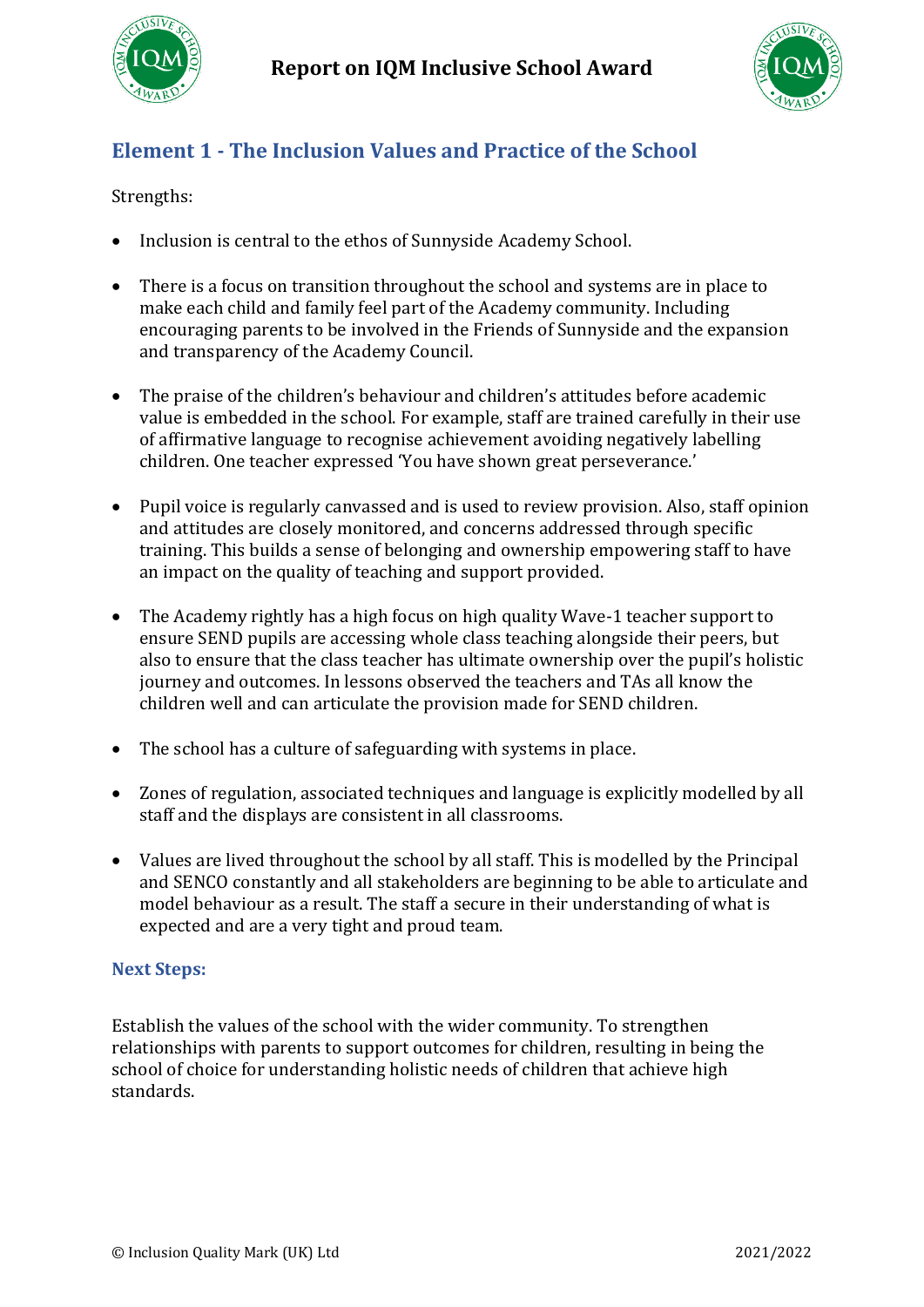



## <span id="page-7-0"></span>**Element 2 - The Learning Environment, Resources, and ICT**

- The Leaders are focussed on and dedicated to continuous improvement. They drive an ambitious but achievable vision for providing high-quality inclusive education to all children.
- Leaders are committed to ensuring an inclusive culture within the school.
- The school environment has been careful thought through and planned, as a result there is consistency across the school. The classroom environment is used as an interactive resource that supports teaching, learning and assessment. It is extremely well-organised, simple but stimulating and effective. It has a direct impact on the quality of teaching and learning and enables the children to develop their independence skills. For example, the visual time tables, desk top resources, zones of regulation and safe spaces.
- There is an extensive range of resources seen to support children's learning from a range of sensory kits used to help children self-regulate, now and next boards and break out spaces used for some children to catch up where required.
- A culture of continuous professional development and coaching permeates through the life of the Academy. Staff indicated that Leaders ensure that a focussed, wellplanned and structured programme of continuous professional development is available. This has an immediate and direct impact on the improvement of teaching and use of assessment. An example of this includes an inspirational TA who leads on SALT provision.
- SENCO and Learning Manager provide high quality support to families, children and staff and have a direct impact on the culture and standards in the school.
- Collaborative working is a strength across the Trust and the Academy. The SENCO has a range of external agencies, including the Trust SENCO group in which she is in regular contact with for support and advice. The team implement innovation rapidly into classroom. Staff follow strategies and information detailed in EHCPs and this is regularly monitored. As a result, it has a positive impact of pupil's progress.

#### <span id="page-7-1"></span>**Next Steps:**

Support subjects leads with regard to having a deep understanding of how SEND and the curriculum meets needs for all children.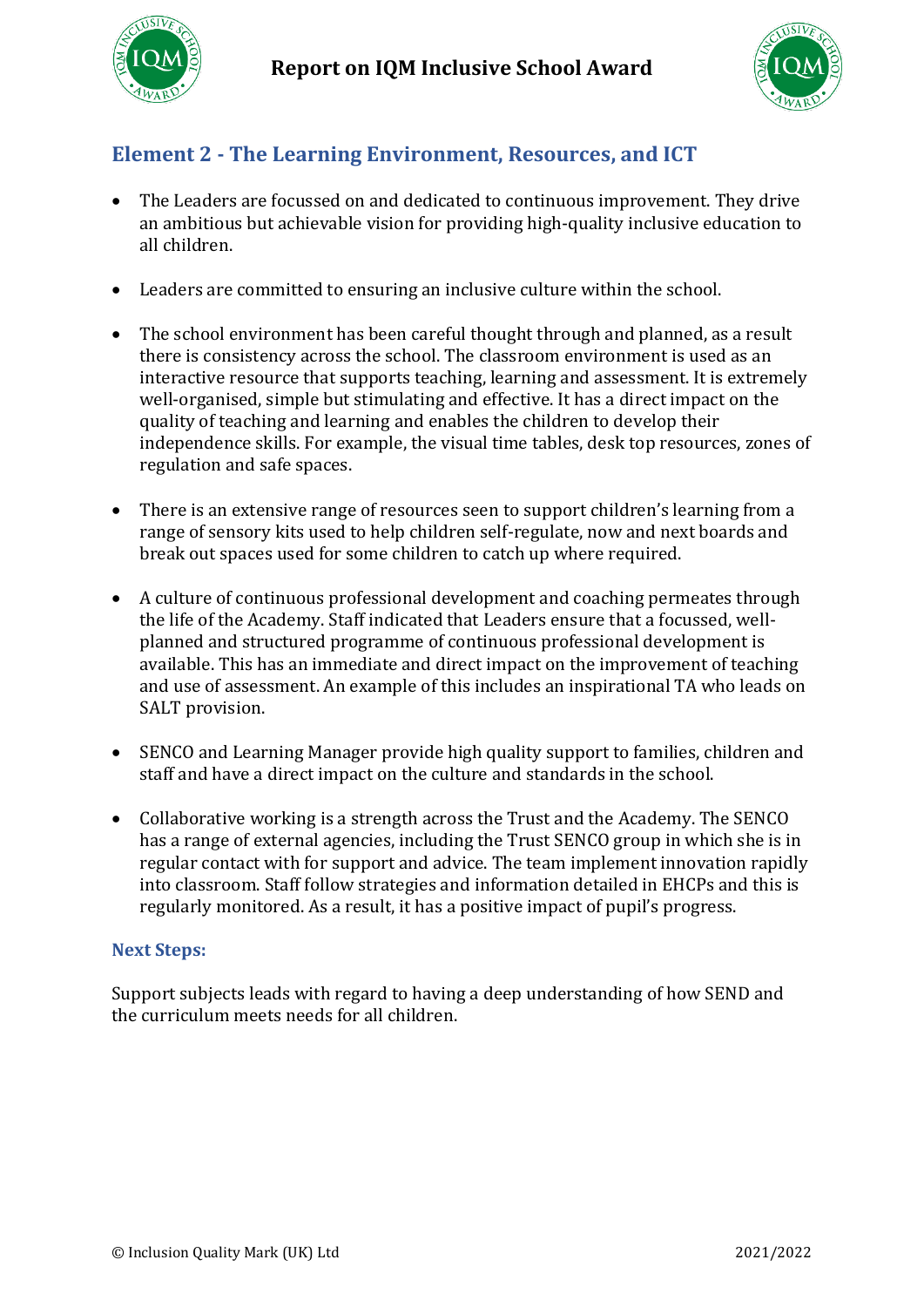



### <span id="page-8-0"></span>**Element 3 - Learner Attitudes, Values and Personal Development**

- Sunnyside Academy has an ambitious and well-designed curriculum. It at least matches, and often goes beyond, that set out in the national curriculum, which was demonstrated in books and in speaking to the children.
- The Trust, SLT and staff have high expectations of children. They expect a positive attitude to learning. They expect all children to be motivated, determined, and proactive in their learning and the school actively encourage this through their behaviour policy.
- Children are active and keen learners. They appreciate the teachers and are beginning to be able to articulate their learning journey.
- At Sunnyside they support and nurture children's values. These values are being embedded with the children. The curriculum is underpinned by the motto 'Together we Shine.' This was witnessed in the children and staff across the school.
- The Academy has 'Worry boxes.' The children are very aware of the support that this can give them, and they state that at times these issues are addressed within class.
- Children state that they are always available to support other pupils who may be lonely in the playground. They are aware and children use the friendship bench.

#### <span id="page-8-1"></span>**Next Steps:**

To ensure there is a progressive and accessible curriculum to meet the complex needs of individual children.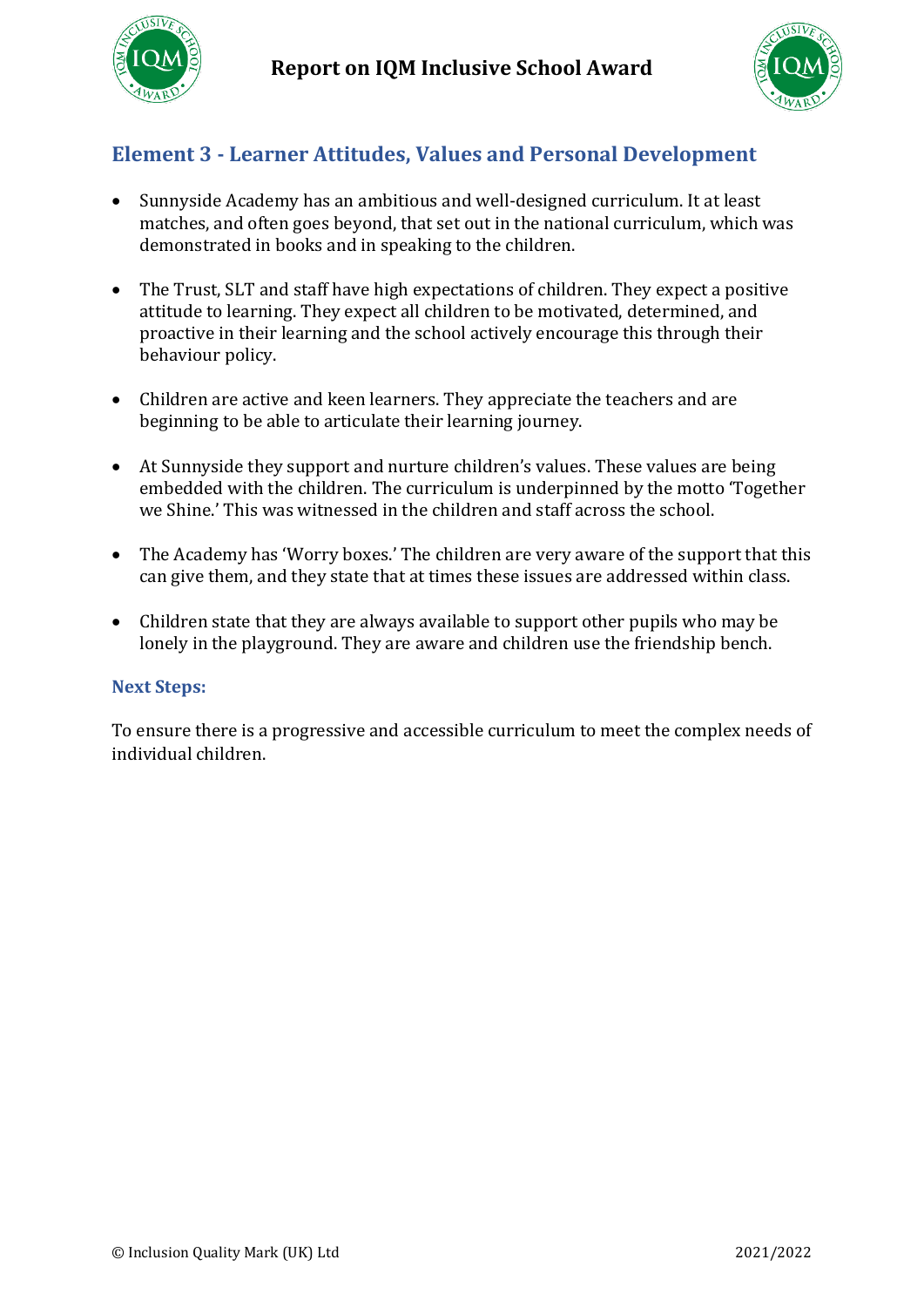



## <span id="page-9-0"></span>**Element 4 - Learner Progress and the Impact on Learning**

- The progress and attainment of SEND pupils are strong throughout the school. The tracking of this is rigorous and robust.
- Children are enthused and excited by the broad and balanced curriculum with children particularly enjoying maths.
- Children are confident and active learners. They enjoy lessons, but they need to learn to articulate their learning journey with greater depth and understanding to empower ownership for their own development.
- Teachers and support staff rota to support learners. I witnessed the teacher and LSAs working with groups to address a misconception. The roles are interchangeable dependant on the lesson, activity or pupil need.
- Children use a variety of resources such as coloured overlays, pencil grippers, easy grip rulers and scissors, lean board, beige page books to support areas of need.
- Staff are aware of individual children's needs and have access to resources like provision maps and one-page profile for pupils with additional needs. This supports in the individual making progress academically and developing independence skills with all staff singing of the same song sheet.

#### <span id="page-9-1"></span>**Next Steps:**

For children to support, collaborate and have increased responsibility to learn from each other to further develop empathy respect for each other and build a greater sense of school community.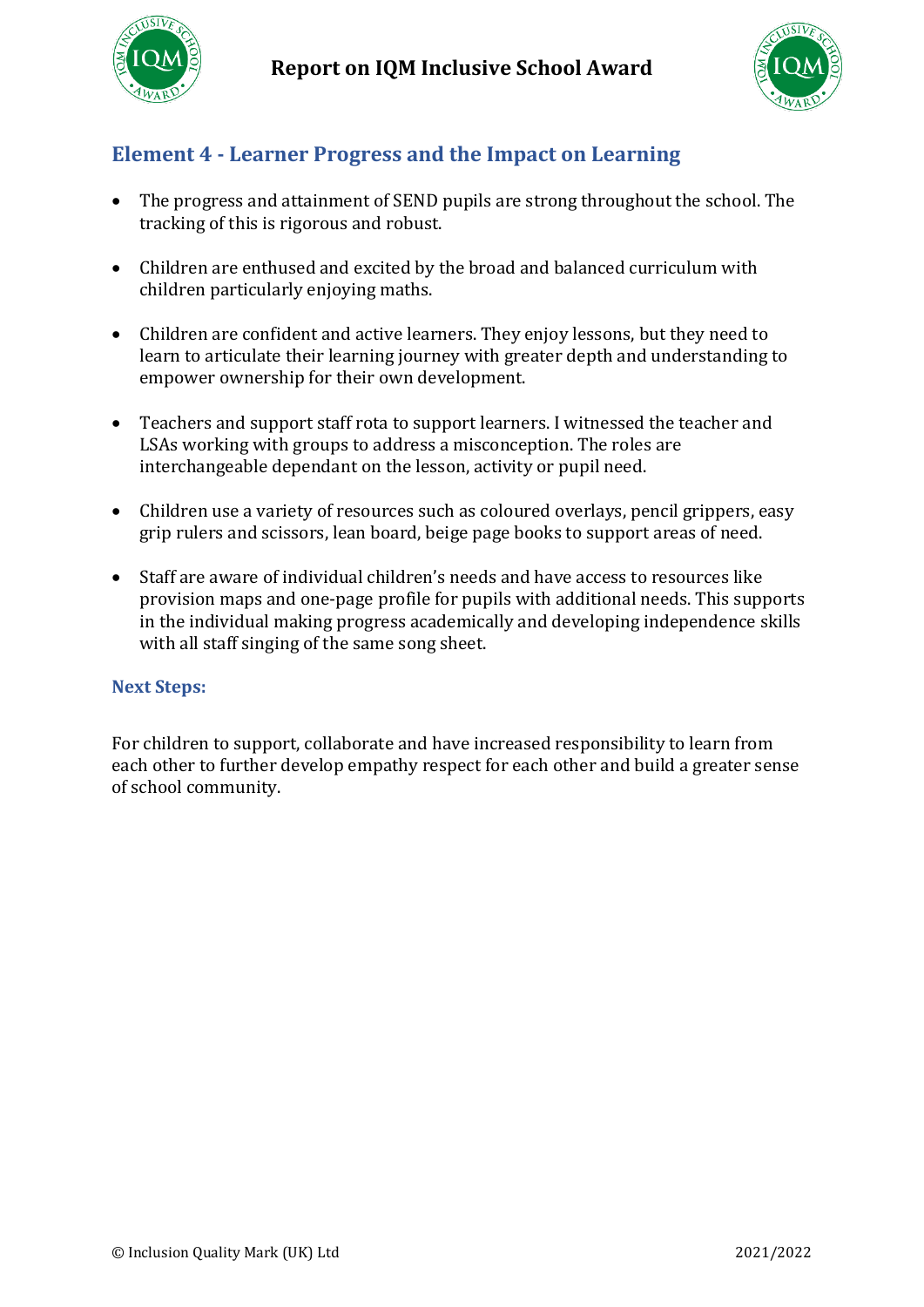



# <span id="page-10-0"></span>**Element 5 - Learning and Teaching (monitoring)**

- Leaders and staff use assessment extremely effectively. Assessment of children's progress is regular and accurate. Teachers regularly moderate assessment both within the Academy and with peers within the Trust. Good practice is reviewed, and shared.
- Sunnyside ensures quality time is available to create space for teachers to carry out assessment tasks in a way that is meaningful, effective and does not create a burden. Well-being for both students and staff are high on the Academy and Trusts agenda.
- The consistent approach to the classroom environments enables children to take support from the displays.
- Teachers check pupils' understanding systematically, identify misconceptions accurately and provide clear, direct feedback. Throughout lessons seen, misconceptions are addressed, and children are challenged by teachers' high expectations combined with the systematic and effective checking of prior knowledge and understanding.
- Teacher's marking and feedback has an immediate and incisive impact on pupils' learning. Children respond well to their identified areas for improvement and are proud of their achievements. This is evidenced by children's' work across the curriculum.
- The clear marking policy allows for communication with all pupils to ensure that they can improve and build upon their learning. It celebrates the children's successes and informs them visually of what they need to do next to further progress.

#### <span id="page-10-1"></span>**Next Steps:**

To ensure there is a progressive and accessible curriculum to meet the complex needs of individual children.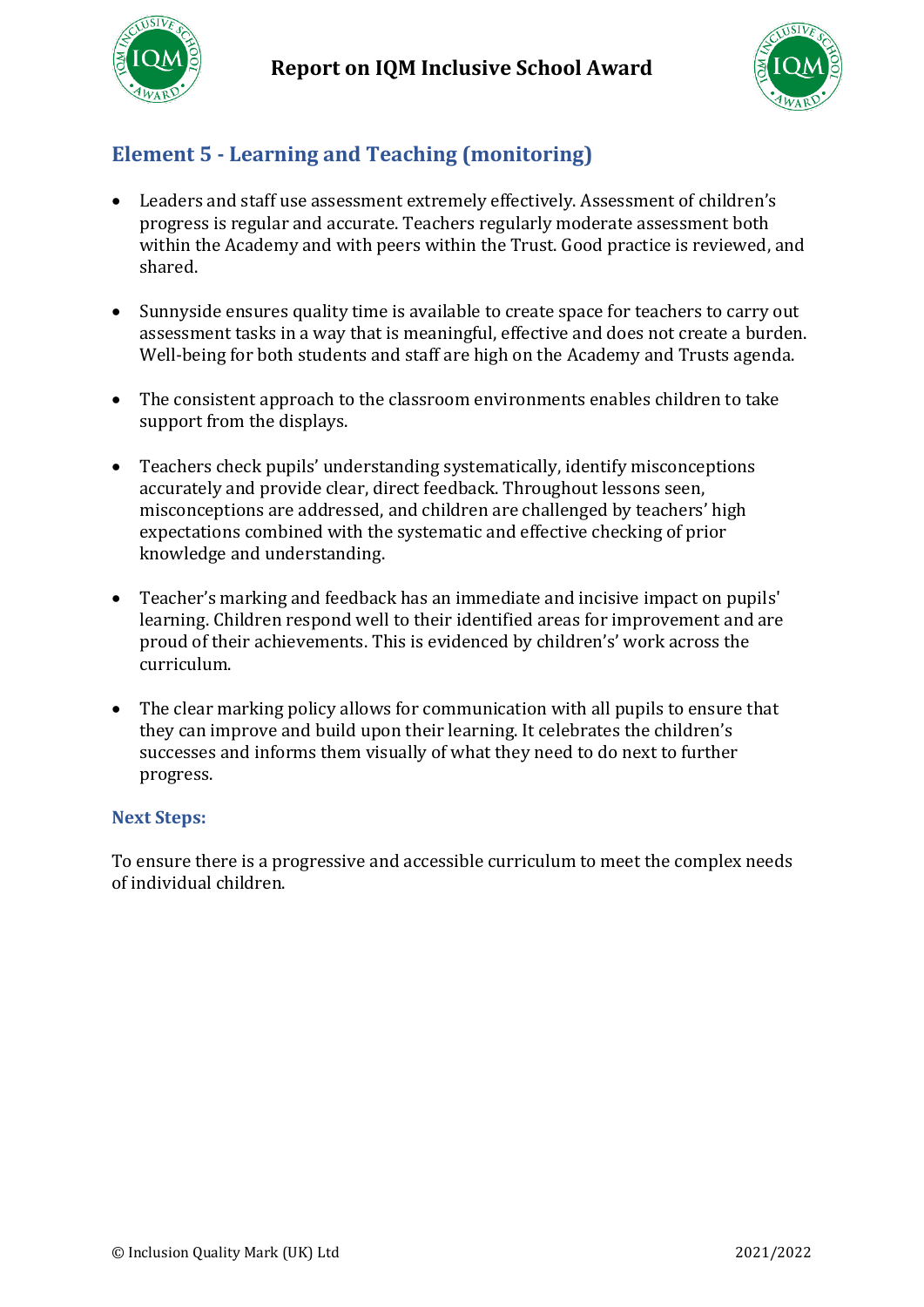



### <span id="page-11-0"></span>**Element 6 - Parents, Carers and Guardians**

- Parents hold the Leadership of the Academy in high regard, recognising the drive to improve the life chances of all children as the vision is clear and lived.
- Leaders are visible and consistent. This has strengthened the relationship between school and parents and a genuine inclusive open-door policy for all is known and appreciated by parents and staff.
- Parents believe communication has greatly improved with the Leadership team. Parents and carers are increasingly seeing the Academy as a collaborative partner who they feel is approachable, they respect and are grateful for. This needs to be constantly reinforced by the Leadership to embed the trust they have earned.
- Parents feel that the children's needs are being met and that they are involved in any decision making in relation to SEND pupils.
- Parents appreciate that children are celebrated in a variety of ways not just linked to academic achievement but also personal qualities.
- The Academy has offered a wide variety of support for all families at home during the pandemic. The Academy staff have worked tirelessly to ensure education continues for the children. This was greatly appreciated by parents. Parents appreciated that staff support of children and families went above and beyond.

### <span id="page-11-1"></span>**Next Steps:**

To communicate with parents in relation how the school and parents can work together. To develop parents understanding of what they can do to support in their children's inclusion learning journey. This information should be in a user-friendly format.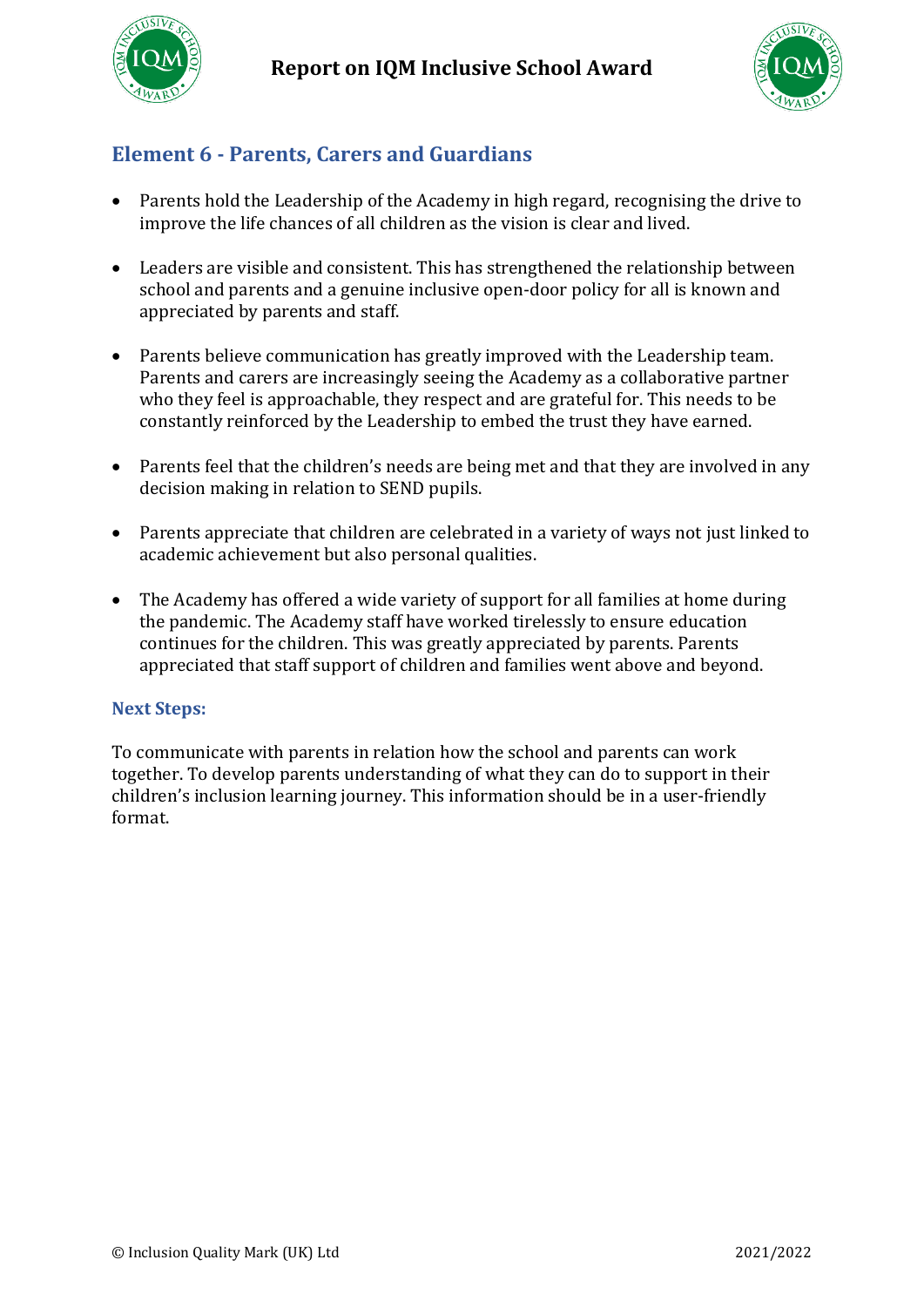

### <span id="page-12-0"></span>**Element 7 - Governing Body and Management: - External Accountability/Support**

- The Academy Council of Sunnyside have played, and continue to play, a strong role in continuing to drive the school forward particularly with inclusion. Their role includes advising and acting as a critical friend to the Principal of the Academy and to advise the Board of Directors of the Greenwood Academies Trust about local issues they may need to consider. To represent the interests of the Academy community in the running of the Academy and to represent the Academy in its community. These objectives are understood and being increasingly shared with stakeholders.
- Greenwood Multi Academy Trust have had a direct impact on Sunnyside in areas such as leadership, SENCO development and providing provision. The Trust and the Board have rigorous procedures in place to ensure that the school continues to move forward, whilst maintaining its individuality and culture. This is evidenced by the Trust Senior School Improvement Lead.
- The Academy SENCO is working well and leading inclusive provision with other academies within the Trust. This has already proved to be effective in sharing good practice and providing support and guidance.
- Leaders know the school very well and are aware of what they need to do to improve even further, particularly with inclusion.

### <span id="page-12-1"></span>**Next Steps:**

To upskill and developing the relationships with the Academy Board and parents so that they are effectively able to support and challenge progression across the school within the broader curriculum. Develop the role of the SENCO's so that of the school positively impacts within the Trust.